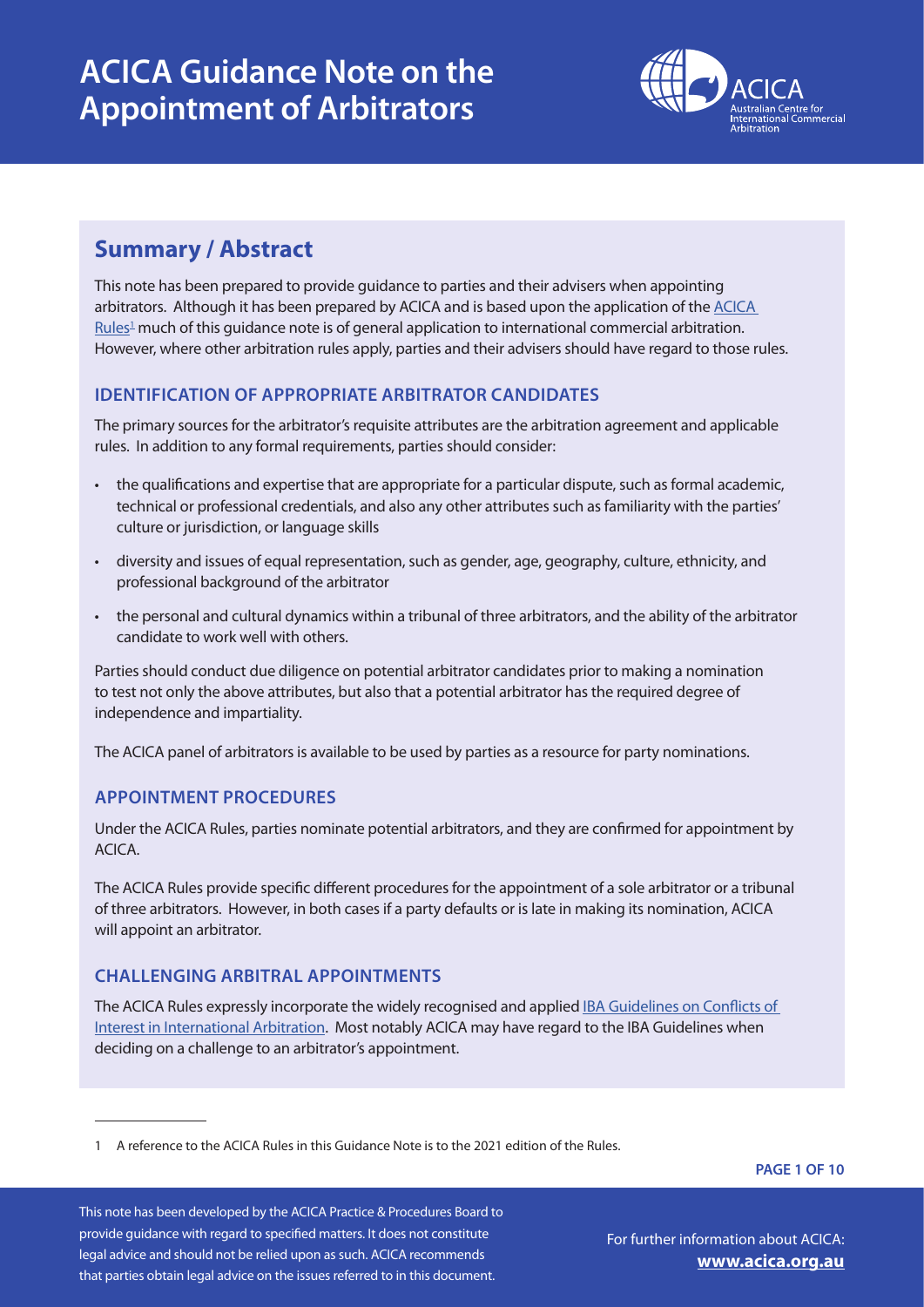

## **1. Introduction**

The appointment of arbitrators is a critical element of the arbitral process. A party's choice of arbitrator will invariably influence the outcome, length, cost and character of the proceedings. It will also invariably influence the overall satisfaction of parties with arbitration.

The purpose of this note is to give practical guidance to assist parties with the appointment process. This includes:

- 1. the identification of potential arbitrators;
- 2. the process and considerations for nomination and appointment for one member or three member tribunals, with specific reference to the ACICA Rules; and
- 3. the mechanisms to challenge the appointment of an arbitrator under the ACICA Rules.

# **2. Identification of Potential Arbitrators**

### **A. THE AGREEMENT**

A practitioner seeking to appoint an arbitrator should first review the relevant arbitration clause of the contract. This clause ought to provide whether there is to be a sole arbitrator or more, and set out whether the arbitrator(s) require(s) any specific qualifications or experience, or whether there are any other restrictions on the parties' choice (such as nationality).

If the clause does not provide for the number of arbitrators, the claimant may suggest the number it considers appropriate for the other party's consideration.<sup>2</sup> If agreement cannot be reached within 30 days of receipt by the Respondent of the Notice of Arbitration, ACICA will determine the number of arbitrators.<sup>3</sup>

The number of arbitrators is a key factor informing strategy and protocols for appointments. As set out below, the relevant ACICA rules differ depending on the number of arbitrators to be appointed. There are potential advantages and disadvantages attached to having a sole arbitrator, or a tribunal of three arbitrators. In favour of a sole arbitrator are not only the lower cost, but also a potentially shorter duration for the arbitration. While the cost aspect is self-evident, the potential time advantages arise as there can sometimes be significant delays in proceedings conducted by a three person tribunal due to having to coordinate multiple diaries, rather than one, particularly for longer hearings. On the other hand, the key advantage of having a three person tribunal is the inherent diversity that this brings to all aspects of the determination of the dispute.

The contract may mandate that arbitrators hold certain qualifications or have a number of years' experience. While some qualifications may be academic in nature (usually relevant to the subject matter of the underlying contract), the parties may also specify other attributes including language ability, membership of particular organisations (usually professional), or being licensed to practise their profession in certain jurisdictions. In some agreements and under some arbitral rules there may also be a condition as to whether arbitrators can be nationals of the jurisdiction of one of the parties in order to further reinforce the need for tribunal members

This note has been developed by the ACICA Practice & Procedures Board to provide guidance with regard to specified matters. It does not constitute legal advice and should not be relied upon as such. ACICA recommends that parties obtain legal advice on the issues referred to in this document.

**PAGE 2 OF 10**

<sup>2</sup> ACICA Rule 11.

<sup>3</sup> ACICA Rule 11.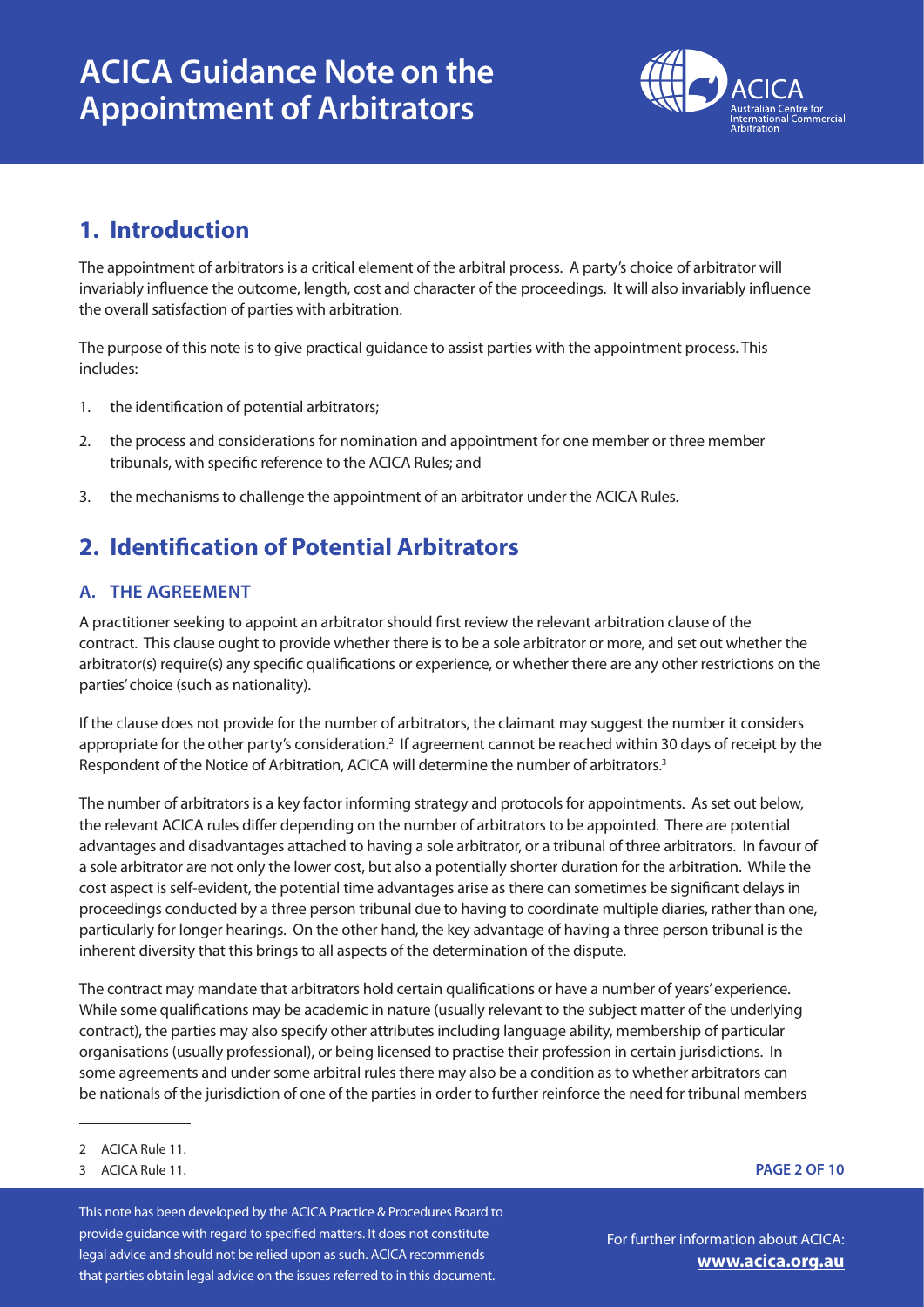

to be independent of the parties. However, it should be noted that parties may agree to substitute or vary contractual requirements by subsequent agreement.

### **B. IDENTIFICATION OF CANDIDATES**

As noted, the choice of arbitrator can have a profound impact on the arbitration and users' satisfaction with the process. In this regard, the following points should be noted:

- 1. First, it is important for parties to appreciate that the most popular arbitrators will also have the busiest schedules. While it is entirely appropriate for arbitrators to accept multiple simultaneous appointments, managing multiple disputes will often mean they have limited availability for case conferences and the determination of interim matters or hearings. This is particularly so when there are three arbitrators.
- 2. Secondly, an arbitrator's background is likely to affect the way in which the arbitration proceeds. For example, in Australia, parties often appoint former judicial officers as arbitrators. Former judges can make good arbitrators given their strong background as finders of fact and decision makers. However, procedurally they may choose to conduct arbitration much like domestic litigation. It is important for a party to recognise that such an approach may be more costly and time consuming than more conventional arbitration procedures. Similarly, Australian arbitrators will generally bring their common law experience to the resolution of the substantive issues in dispute. While this is often desirable, it may not always be appropriate where the law governing the dispute is not common law based.

In addition to these two points, parties should consider the qualifications and background of a potential arbitrator, in assessing their suitability against any requirements of the arbitration agreement, as well as their suitability for deciding relevant issues in dispute.

While many parties and their advisers will be aware of a number of potential arbitrator candidates, they may not always be the ones most suited to the particular dispute that has arisen. As explained below, it is recommended that parties go beyond their regular lists of potential arbitrators in order to identify appropriate candidates, as well as to promote arbitrator diversity and equal representation. If parties require assistance in identifying appropriate candidates, ACICA has made available its own [panel of arbitrators](https://acica.org.au/arbitrator-panellist-search/#!directory) to be used by parties as a resource for nominations.

### **Candidates' qualifications**

The first step in this process involves parties and their legal representatives creating an internal shortlist of candidates. These candidates must comply with any qualification requirements in the agreement. Parties should also research a candidate's expertise and background and whether any conflicts are apparent.

This ability to conduct "due diligence" on candidates is a substantial advantage of arbitration, as parties have a degree of control over who is appointed. While parties may not have the benefit of reviewing a candidate's previous arbitral decisions, it is possible to undertake some degree of research into the attitudes and approaches which they tend to adopt. Tools such as ["Arbitrator Intelligence](https://arbitratorintelligence.com/)" and the ["GAR Arbitrator Research Tool"](https://globalarbitrationreview.com/tools/arbitrator-research-tool) also exist to assist parties to undertake this research process.

This due diligence helps to identify whether a potential arbitrator has particular traits, such as having a black letter or commercial approach to legal issues, whether they would be able to handle sophisticated parties or

**PAGE 3 OF 10**

This note has been developed by the ACICA Practice & Procedures Board to provide guidance with regard to specified matters. It does not constitute legal advice and should not be relied upon as such. ACICA recommends that parties obtain legal advice on the issues referred to in this document.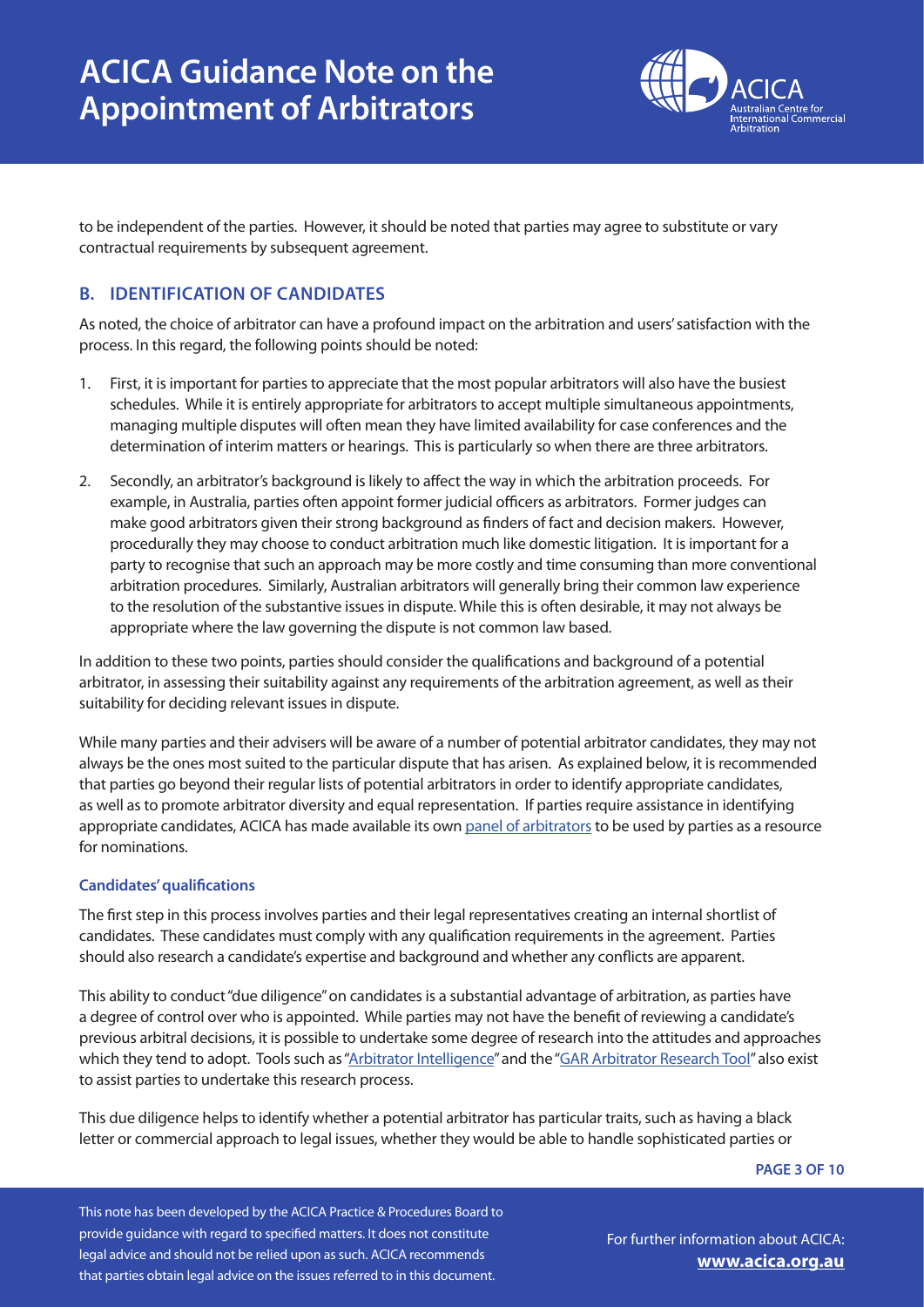

more eminent practitioners, whether they are procedurally efficient, and whether they are well equipped to deal with the merits of the dispute.

Depending on the nature of the arbitration, the appointment of an arbitrator who is not a lawyer may be appropriate, either as the sole arbitrator or as a member of a tribunal. For example, in construction disputes, engineers and quantity surveyors are often appointed as arbitrators by parties who recognise that the commercial or technical expertise that they contribute to the tribunal would be helpful.

A party's due diligence also extends to contacting potential candidates to confirm their availability, willingness to act and fees.<sup>4</sup> This contact can be in the form of a telephone call followed up with an email or letter if desired. Parties should provide a realistic estimate of the length of appointment and clarify fees carefully (including whether disbursements will be charged, and whether their fee includes applicable taxes (eg GST, VAT) and whether they have any particular travel requirements (e.g. Business class travel). Parties should also confirm that if an in-person hearing is required, the potential candidate will be able to obtain any required visas. As a general rule, pre-appointment contact should be kept to a minimum as it could cause the perception of bias. While parties may conduct a pre-appointment interview with candidates, this should only be conducted in accordance with any relevant guidelines<sup>5</sup> and parties should be aware of the hazards in having that contact with the potential arbitrator.

As part of the selection process, parties should consider whether there are any business, professional, economic or social relationships with candidates that might preclude them from accepting an appointment, or being perceived as acting impartially. Care should be taken to avoid nominating arbitrators where there could be a perceived conflict of interest, or apprehension of bias. See the section below on challenging appointments.

### **C. EQUAL REPRESENTATION**

In addition to the factors listed above, in applying the following guidance, practitioners and parties should bear in mind that users of international arbitration are increasingly demanding<sup>6</sup> that arbitral appointments are made on an equal opportunity basis. This includes not only gender but age, geography, culture, ethnicity and professional background.

### **The Current Position**

Gender diversity in arbitral proceedings has improved significantly in recent years, thanks in large part to the important work of advocacy groups such as the [Equal Representation in Arbitration Pledge](http://www.arbitrationpledge.com/). Nevertheless, at present, only 13.9% of party appointments to arbitral panels are female.<sup>7</sup>

This underrepresentation is due in part to a lack of visibility of female arbitrators. Many well-qualified female

**PAGE 4 OF 10**

This note has been developed by the ACICA Practice & Procedures Board to provide guidance with regard to specified matters. It does not constitute legal advice and should not be relied upon as such. ACICA recommends that parties obtain legal advice on the issues referred to in this document.

<sup>4</sup> ACICA Rule 20.4.

<sup>5</sup> See eg the CIArb (2015) [International Arbitration Practice Guideline: Interviews for Prospective Arbitrators](file:///Users/lockhart%2022/%20Work/_WIP/%20ALL%20JOBS%20IN%20PROGRESS/ACICA/_ACICA%202021%20P%26P%20Toolkit/_word%20docs/chrome-extension://efaidnbmnnnibpcajpcglclefindmkaj/viewer.html?pdfurl=https%3A%2F%2Fwww.ciarb.org%2Fmedia%2F4185%2Fguideline-1-interviews-for-prospective-arbitrators-2015.pdf&clen=720605&chunk=true).

<sup>6</sup> Queen Mary University London and White & Case (2021) 2021 International Arbitration Survey: Adapting arbitration to a changing world (*Queen Mary International Arbitration Survey 2021*) refers to diversity as an accepted, positive goal of the international arbitration community.

<sup>7</sup> International Council for Commercial Arbitration (2020) "Report of the Cross-Institutional Task Force on Gender Diversity in Arbitral Appointments and Proceedings" at page 25 [https://cdn.arbitration-icca.org/s3fs-public/document/media\\_document/](about:blank) [ICCA-Report-8-Gender-Diversity\\_0.pdf.](about:blank)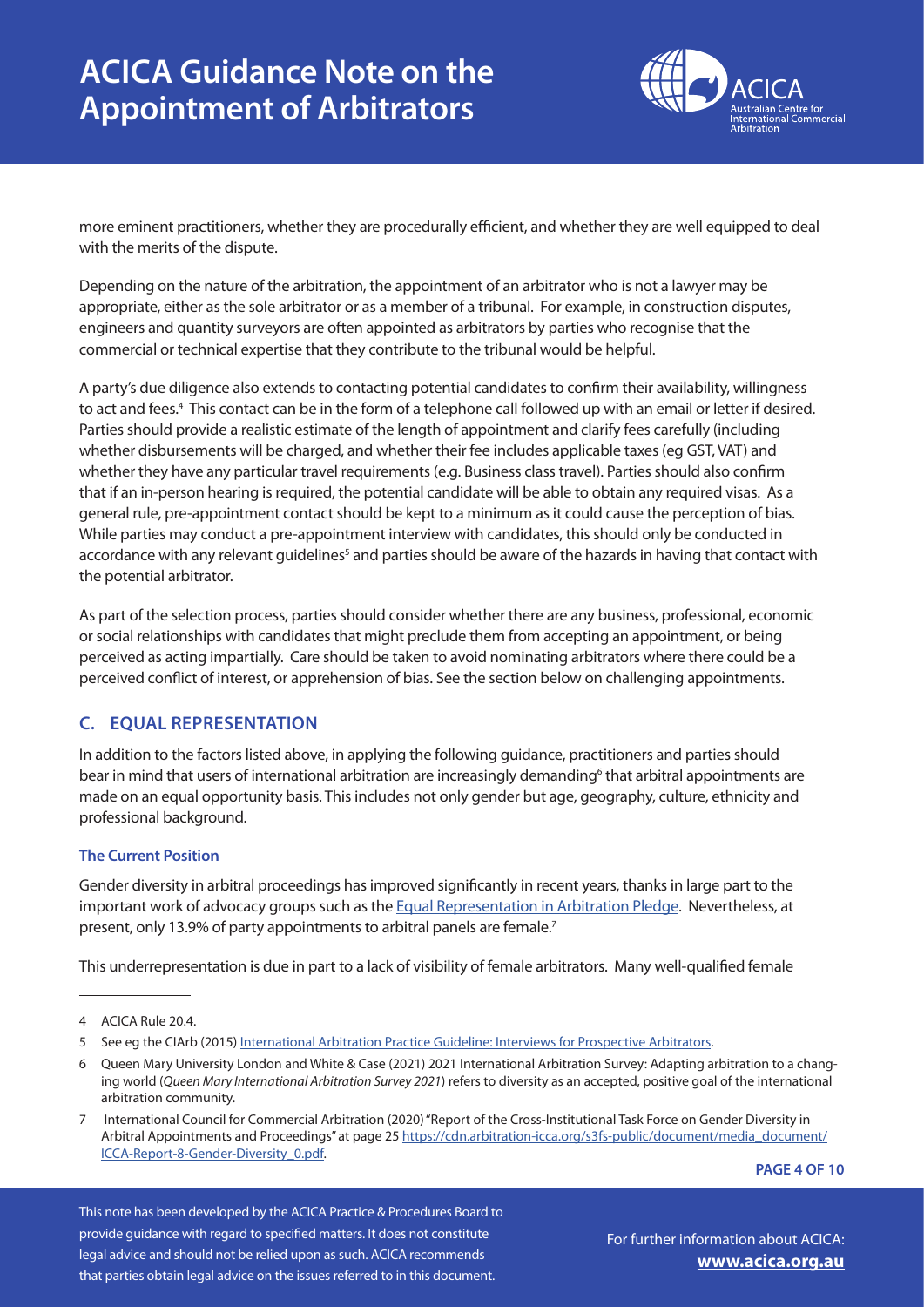

candidates lack visibility because party appointments are often made from a small pool of mostly male candidates based on parties' previous experience. This is compounded by parties' (and their advisers') reluctance to nominate candidates with less experience sitting as an arbitrator, which also tends to limit the pool, and is a barrier to entry for potential candidates. The confidential nature of arbitral proceedings also reinforces this lack of visibility.

Shortcomings in racial, cultural and geographic diversity are also increasingly being recognised in the arbitral system. While parties to arbitration are increasingly geographically diverse, statistics indicate that the majority of appointments are predominantly resident in the seat of the arbitration.<sup>8</sup>

There are undoubtedly legitimate reasons for this geographic bias, such as familiarity with local practices and reducing travel expenses. However, institutions such as the International Chamber of Commerce acknowledge that the regional diversity of its tribunal appointments is unsatisfactory. The establishment of organisations such as [Racial Equality for Arbitration Lawyers \(REAL\)](https://letsgetrealarbitration.org/) to address these shortcomings and facilitate greater racial representation in arbitration is particularly notable.

#### **The Benefits of Change**

Increasing equal representation has a number of advantages for parties participating in arbitral proceedings. First and foremost, it ensures that arbitral tribunals (and users of arbitration) are benefitting from a diversity of views, experiences and practices. At a practical level, committing to appoint arbitrators on an equal opportunity basis also widens and deepens the pool of talented arbitrators available. Increasing the number of practising arbitrators will make the system as a whole more efficient and deliver better outcomes by improving the availability of arbitrators to conduct hearings and make awards. Additionally, the likelihood of a conflict of interest is also reduced where a diverse group of arbitrators is available.

Therefore, practitioners and parties should make every effort to broaden the pool of arbitrators by making appointments on an equal opportunity basis. This includes ensuring that a fair proportion of appropriately qualified female and otherwise diverse arbitrators are included on internal and shared lists. Parties should also consider signing and adhering to the Equal Representation in Arbitration Pledge.<sup>9</sup> ACICA is a signatory to the Pledge.

### **Other initiatives**

Corporate social responsibility issues are becoming increasingly integral not only to arbitration users but also to practitioners themselves. One example is the [Green Pledge,](https://www.greenerarbitrations.com/greenpledge) a pledge for arbitration practitioners to commit to reducing the environmental impact of international arbitration by reducing unnecessary travel, printing and considering suppli ers' environmental impact. While Respondents to the 2021 Queen Mary International Arbitration Survey indicated that environmental issues are a positive side-effect but not a primary driver for their decision making throughout the arbitration, this may change over time.

**PAGE 5 OF 10**

This note has been developed by the ACICA Practice & Procedures Board to provide guidance with regard to specified matters. It does not constitute legal advice and should not be relied upon as such. ACICA recommends that parties obtain legal advice on the issues referred to in this document.

<sup>8</sup> Gemma Anderson, Richard Jerman and Sampaguita Tarrant (Morrison & Foerster), *Diversity in International Arbitration* via Practical Law UK [https://uk.practicallaw.thomsonreuters.com/w-019-5028?transitionType=Default&contextData=\(sc.Default\)&first-](about:blank)[Page=true](about:blank).

<sup>9</sup> For further information visit [http://www.arbitrationpledge.com/](about:blank).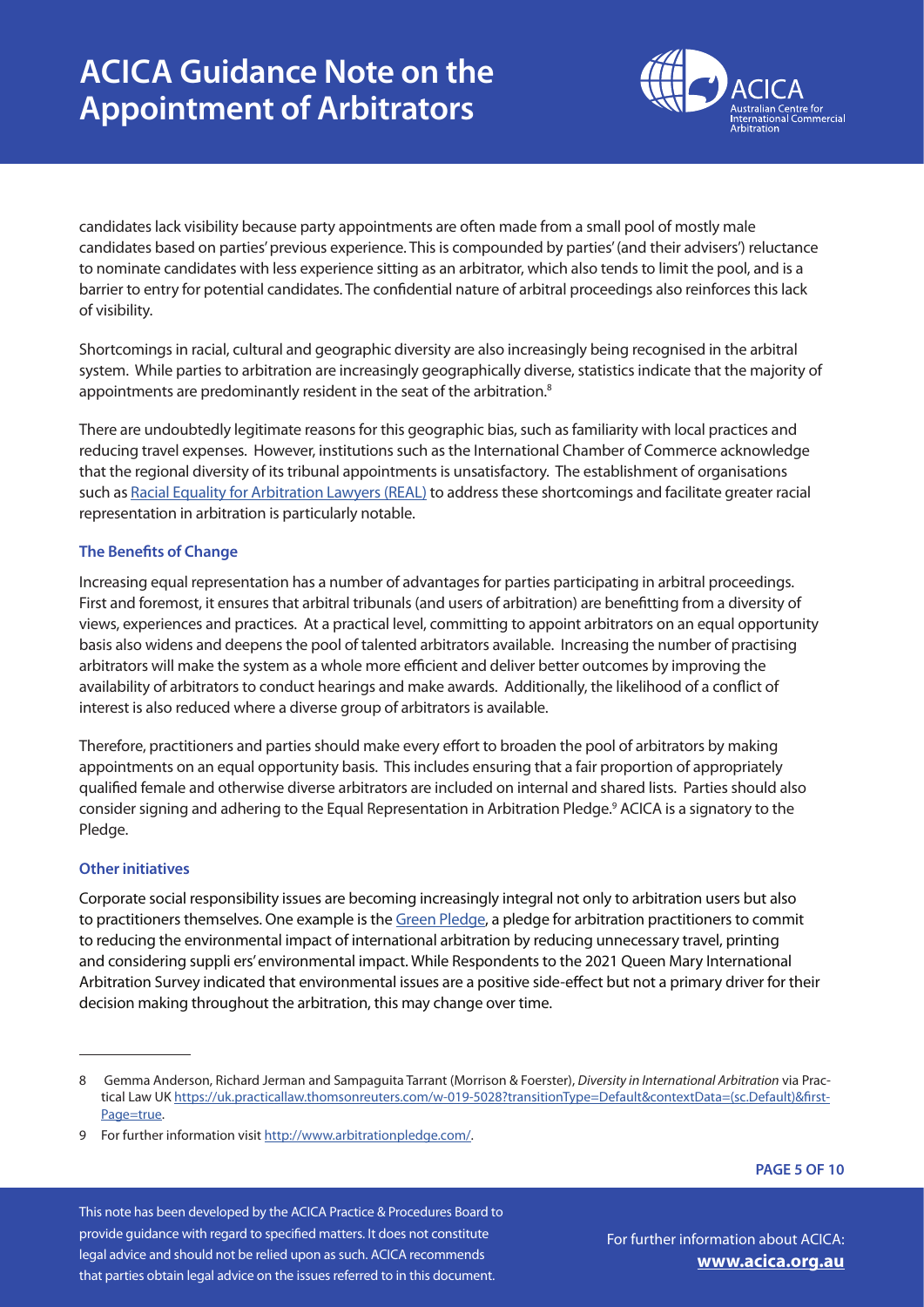

## **3. Appointment procedures**

### **A. SOLE ARBITRATOR**

ACICA Rule 12 states that parties should attempt to agree on the nomination of a sole arbitrator. The ACICA Rules make provision for the parties to include their proposed sole arbitrator nominee with their Notice of Arbitration or Answer.<sup>10</sup> If the parties are unable to agree upon the identity of the sole arbitrator, ACICA will make an appointment.

#### **Negotiation**

After internally coming up with a shortlist of potential candidates, the next step in the process involves each party suggesting candidates to the other side. This can be done by discussion, e.g. telephone, video-conference or at a face-to-face meeting (at which notes are taken and signed by both parties) or in writing, e.g. in a letter or email exchange setting out names, qualifications, backgrounds and a brief statement on their suitability. If possible, the party proposing an arbitrator candidate should also provide the curriculum vitae of that candidate. In practice, it is common for one party to suggest a small number of potential candidates and to allow the other side to choose their preferred arbitrator from a list. A common variation of this procedure is for each side to exchange their short lists, with the arbitrator to be appointed from the candidates common to each side.

Parties should carefully consider candidates suggested by the other side. This will include performing due diligence regarding a candidate's potential conflicts of interest and expertise. It is recommended that parties should not reject a candidate simply because they were suggested by the other side. Doing so may eliminate potentially suitable candidates.

#### **Finalisation of Appointment**

Once the parties agree on a candidate they should send a joint notification requesting the arbitrator to accept the nomination for appointment.<sup>11</sup> In practice this can be done by one party permitting the other to write to the arbitrator on behalf of them both. Up until the arbitrator has accepted, either party may revoke their agreement to the nomination. A potential arbitrator is under no obligation to accept an appointment and may choose not to do so for any reason. If the nomination is not accepted, the selection process repeats until a candidate is agreed or, failing agreement, an appointment is made by ACICA.

In the interests of transparency the notice requesting the arbitrator to accept the parties' joint nomination should be copied to the other side and to include a request that the nominated arbitrator copy all parties in future correspondence. The relevant arbitration agreement and any relevant contract should be attached to the notice. Care should be taken in drafting the notice as if is the arbitrator's remit is described drawn too narrowly this may limit the arbitrator's jurisdiction.<sup>12</sup> For this reason, the arbitrator's remit should be linked to the request or notice of arbitration or other document which defines the issues in dispute. For arbitrations under the ACICA Rules, the notice should also make clear that the arbitrator's appointment is subject to confirmation by ACICA.

**PAGE 6 OF 10**

This note has been developed by the ACICA Practice & Procedures Board to provide guidance with regard to specified matters. It does not constitute legal advice and should not be relied upon as such. ACICA recommends that parties obtain legal advice on the issues referred to in this document.

<sup>10</sup> ACICA Rule 6.4(b).

<sup>11</sup> Practical Law Arbitration (2021) "How do I appoint an arbitrator?" [https://uk.practicallaw.thomsonreuters.com/4-204-0021?tran](about:blank)[sitionType=Default&contextData=\(sc.Default\)&firstPage=true](about:blank).

<sup>12</sup> Ibid.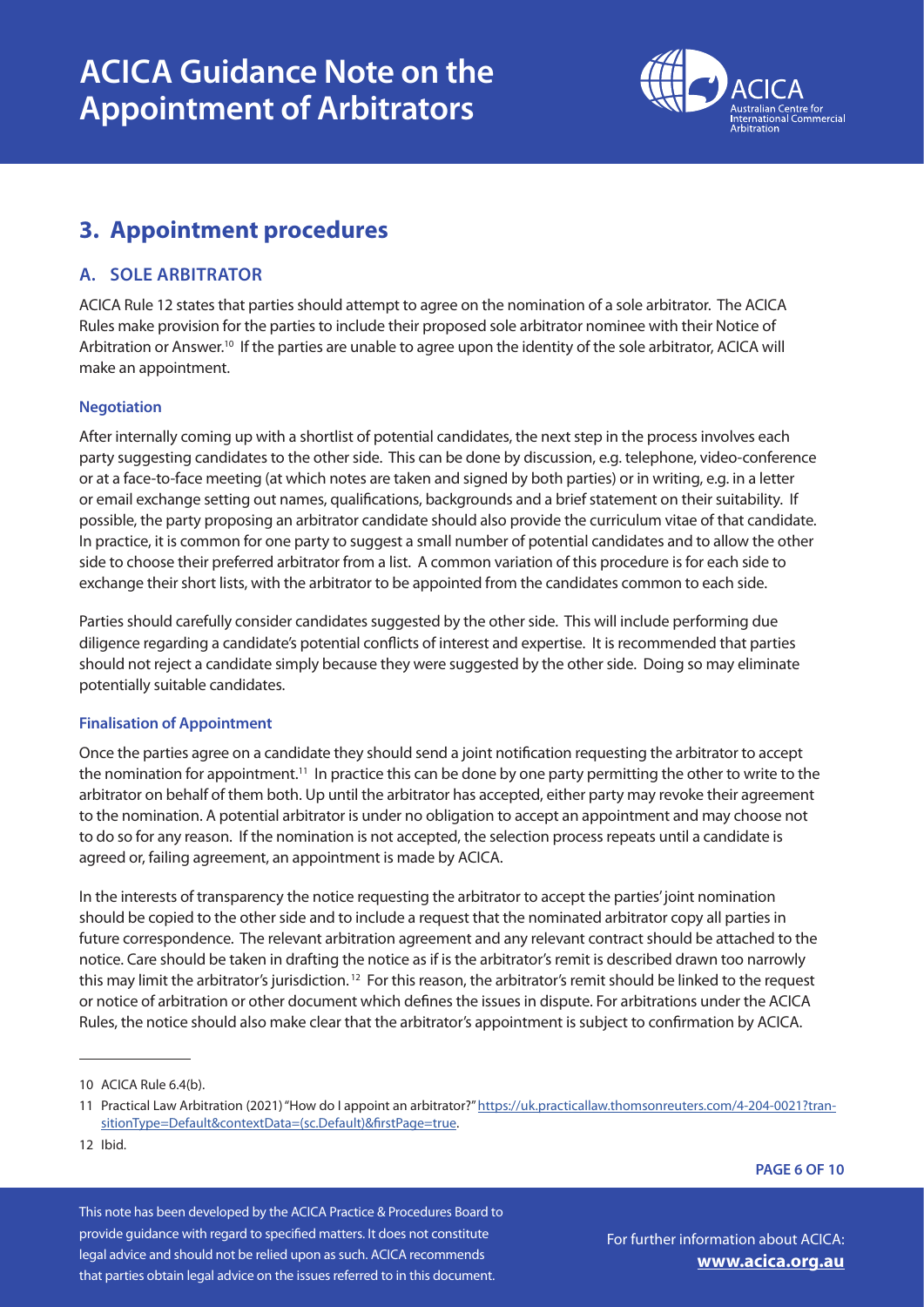

The parties' agreement on a sole arbitrator should be communicated to ACICA as soon as possible, and in any event within 40 days of when the Respondent received the notice of dispute.<sup>13</sup> Under the ACICA Rules, an appointment is finalised when the arbitrator agreed upon and nominated by both parties is confirmed by ACICA.14

The arbitrator is able to exercise any of the tribunal's procedural powers immediately upon their appointment being finalised. The obligation to avoid ex parte communications with the arbitrator also takes effect at this point.15

#### **Failure to Agree**

If the parties to a dispute cannot agree on the choice of an arbitrator within 40 days of the respondent receiving the Notice of Arbitration, ACICA will make the appointment.<sup>16</sup> Pursuant to ACICA Rule 12.3, an independent and impartial arbitrator will be appointed.

### **B. THREE ARBITRATOR TRIBUNAL**

The ACICA Rules provide a separate protocol where the arbitration agreement provides for the dispute to be resolved by three arbitrators. Each party is to nominate one arbitrator for confirmation by ACICA, after which the two appointed arbitrators must nominate a chairperson for confirmation by ACICA (unless they cannot agree, in which case ACICA will appoint the chairperson).<sup>17</sup>

As with the process for appointing a sole arbitrator, parties should draw up a shortlist of appropriately qualified candidates (as per the terms of the arbitration agreement) for their nominated arbitrator. Parties should include diverse candidates, insofar as possible, in their shortlist and also make enquiries regarding the availability of those candidates, their independence, their willingness to act, an indication of their fees and/or potential conflicts. Communication pre-appointment may also include ascertaining the candidate's views on a suitable chairperson. The identity of the chairperson is particularly important to ensure the parties' satisfaction with the process.

As the tribunal will be composed of three arbitrators, there is more scope for the parties to give thought as to issues of diversity amongst the tribunal members, and what attributes they would prefer to have in their nominee for the tribunal, bearing in mind the issues in dispute. Parties should also consider the ability of their nominee to function within a team, and how they may relate with the other members of the tribunal, particularly if they are not the chairperson. In this regard, issues such as language and the arbitrator's background and sensitivity to cultural issues may be important factors to consider.

Under the ACICA Rules, parties are able to include details of the arbitrator they have nominated in their Notice of Arbitration or Answer. If they have not done so, the parties should move swiftly to nominate an arbitrator. There is no value in delaying the process, and doing so might result in a suitable candidate becoming unavailable or,

- 14 ACICA Rule 12.1
- 15 ACICA Rule 20.4
- 16 ACICA Rule 12.2.
- 17 ACICA Rule 13.3.

This note has been developed by the ACICA Practice & Procedures Board to provide guidance with regard to specified matters. It does not constitute legal advice and should not be relied upon as such. ACICA recommends that parties obtain legal advice on the issues referred to in this document.

For further information about ACICA: **[www.acica.org.au](https://www.acica.org.au/)**

**PAGE 7 OF 10**

<sup>13</sup> ACICA Rule 12.2.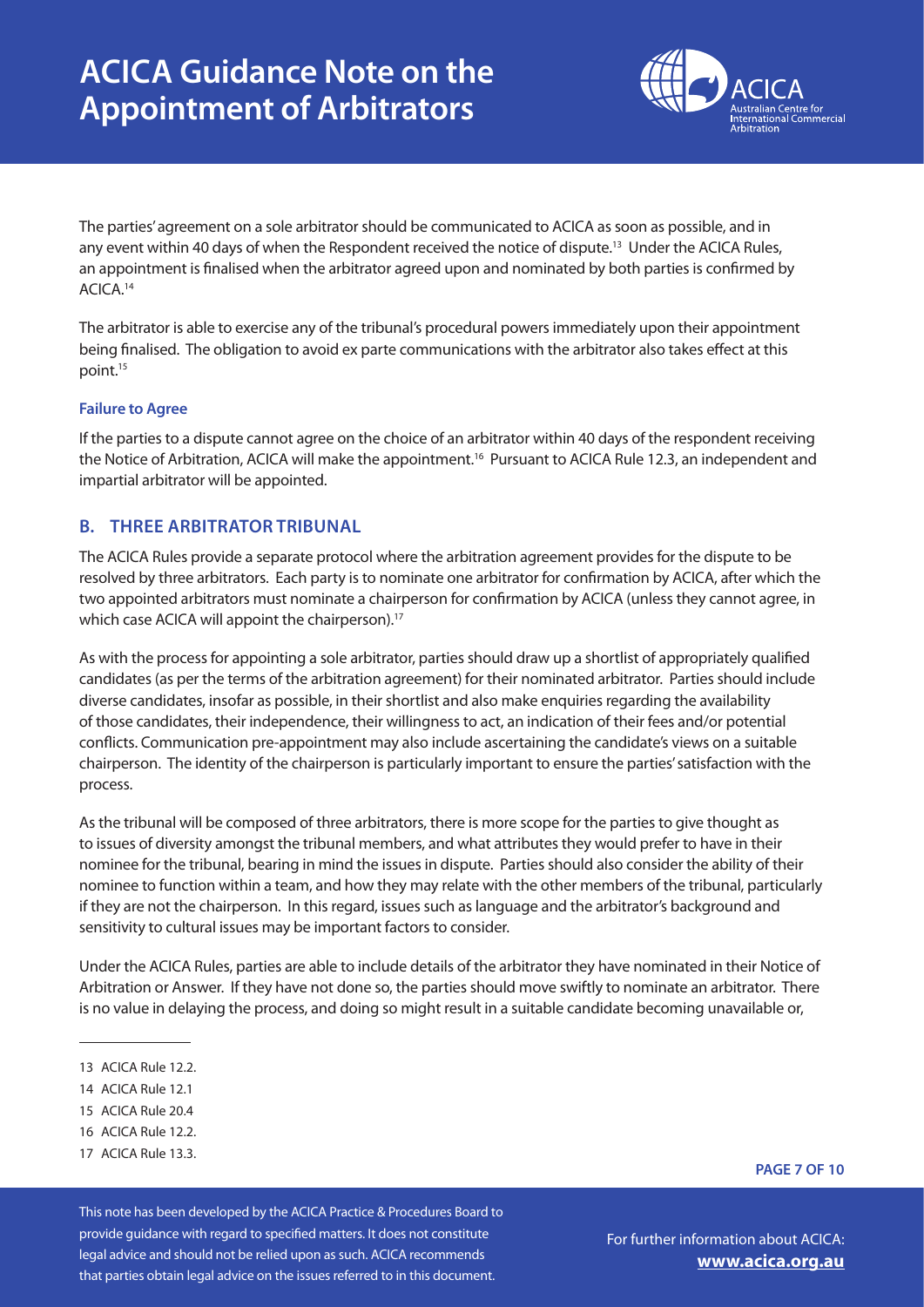# **ACICA Guidance Note on the Appointment of Arbitrators**



in an appointment being made by ACICA, unless the parties agree to extend the nomination period.<sup>18</sup> Once a suitable candidate has been identified and accepted their nomination, the party who nominated them should promptly inform the other party, noting that their appointment will be subject to confirmation from ACICA.

Once ACICA has confirmed the appointment of the parties' nominated arbitrators (or has made one or more appointments in default of a nomination from one or both parties), the two confirmed or appointed arbitrators must proceed to agree upon the identity of the chairperson of the tribunal and, once agreed, to nominate that person for confirmation by ACICA. If the two arbitrators are unable to reach agreement within 30 days, then ACICA will proceed to appoint the chairperson.

The appointment of the arbitral tribunal is finalised upon the confirmation of the appointment of the chairperson by ACICA. The first and second arbitrator, even if confirmed, do not have procedural powers until the chairperson is appointed. While the rules regarding correspondence with the tribunal should be observed as soon as the appointment is finalised, it is best practise for parties and their representatives not to engage in correspondence with any of the arbitrators once they have been nominated in the absence of the other party.

It is common practise for the parties to enter into a multilateral agreement with the tribunal members to confirm the terms of their engagement, and for that agreement to deal with administrative matters such as the tribunal's fees and expenses, and also substantive matters such as the tribunal's immunity from suit. Parties should be aware that under the ACICA Rules, the tribunal's fees and expenses are determined exclusively by ACICA in accordance with the cost provisions in the ACICA Rules. The ACICA Rules provide that separate fee arrangements between any of the parties and the Arbitral Tribunal are contrary to the ACICA Rules.19 Terms of engagement that incorporate the deposit setting and cost fixing provisions of the ACICA Rules<sup>20</sup> by reference are possible.

As in the case of the appointment of a sole arbitrator, care should be taken in drafting the agreement to ensure that the description of the tribunal's remit does not adversely impact the tribunal's jurisdiction.

## **4. Challenging appointments**

The appointment of any arbitrator may be challenged for not meeting a required qualification or due to concerns about the arbitrator's impartiality or independence. Under the ACICA Rules, a party may only formally challenge the arbitrator that it has appointed for reasons that a party becomes aware of after the appointment has been made.<sup>21</sup>

Protocols are in place to identify and avoid conflicts of interest as soon as possible. Prior to accepting the appointment, the arbitrator candidate must sign a statement of availability, impartiality and independence and return it to ACICA.<sup>22</sup> This statement is also provided to the parties. If the appointment is accepted, the arbitrator

19 ACICA Rule 50.6.

22 ACICA Rule 20.3.

**PAGE 8 OF 10**

This note has been developed by the ACICA Practice & Procedures Board to provide guidance with regard to specified matters. It does not constitute legal advice and should not be relied upon as such. ACICA recommends that parties obtain legal advice on the issues referred to in this document.

<sup>18</sup> Under ACICA Rule 13.2 if a party has not nominated an arbitrator within 30 days of receiving notification that the other party has done so, ACICA may make the appointment of the second arbitrator itself.

<sup>20</sup> ACICA Ruless 49 and 50.

<sup>21</sup> ACICA Rule 21.2.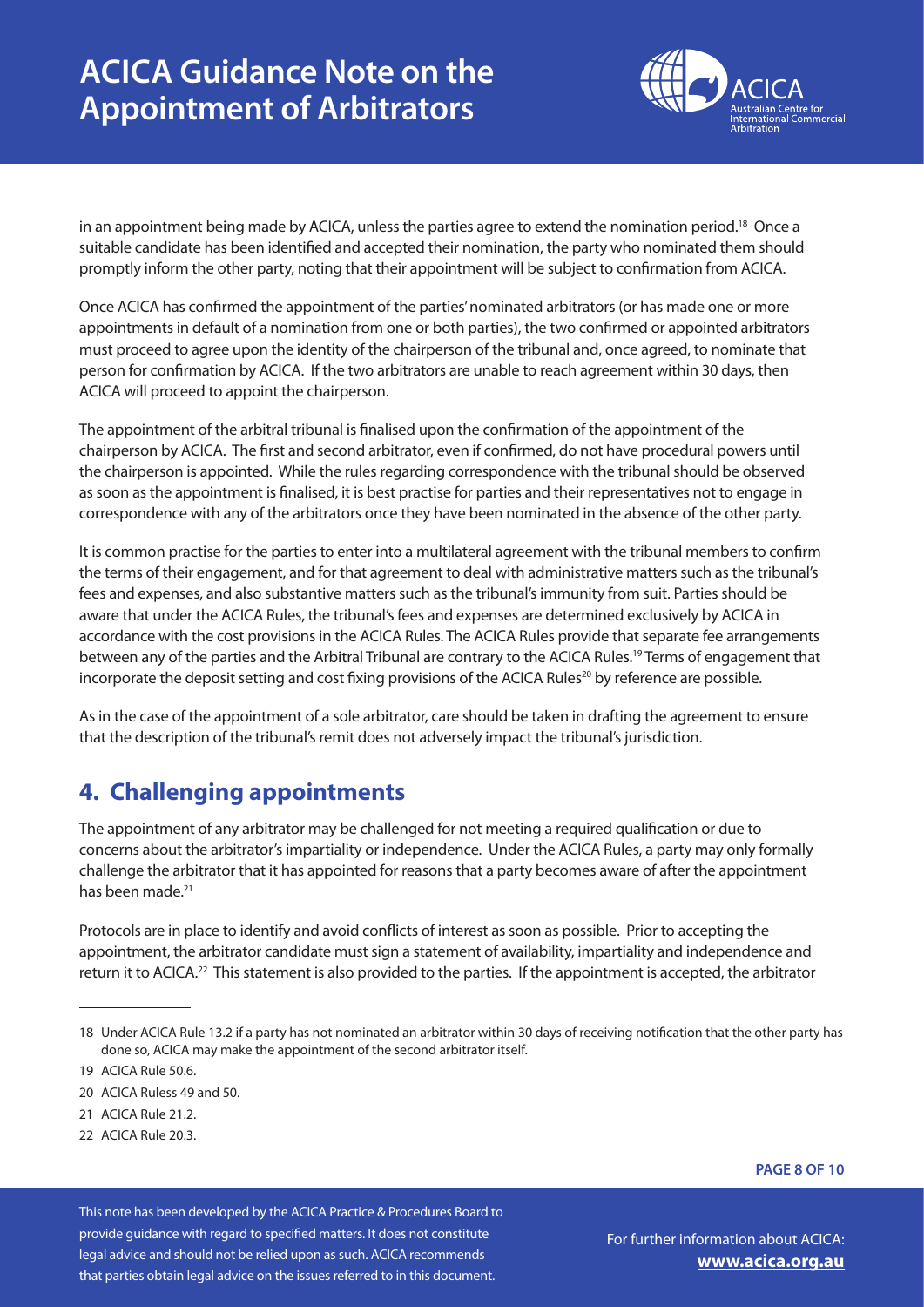# **ACICA Guidance Note on the Appointment of Arbitrators**



has an ongoing obligation to provide written disclosure of any circumstances that might give rise to a conflict.<sup>23</sup> Any disclosure made by the arbitrator must be passed on to ACICA by the parties.

The test for conflict of interest is whether circumstances exist which objectively give rise to a justifiable doubt as to impartiality and independence of the arbitrator.<sup>24</sup> This test is based on article 12 of the UNCITRAL Model Law. $25$ 

The IBA Guidelines on Conflicts of Interest in International Arbitration provide standards and practical guidance for parties when considering potential conflicts of interest. These Guidelines are not mandatory but are generally accepted and followed in international arbitration. However, Rule 12.4 of the ACICA Rules expressly provides that ACICA, the tribunal and the parties may have regard to the IBA Guidelines, including for the purpose of ACICA determining a challenge to an arbitrator under Rule 22.4.

The IBA Guidelines provide four categories of potential conflicts of interest:

- *• Non-waivable Red list*: describes situations where an arbitrator would effectively be a judge in their own cause.
- *• Waivable Red list*: describes situations where an arbitrator has provided an opinion on the dispute itself, has a direct or indirect interest in the dispute, or has a close relationship with one of the parties.
- *• Orange list*: describes situations where an arbitrator has served as counsel for a party in the last three years, currently serves as counsel for one party on an unrelated matter, or has a personal or professional relationship with one of the parties.
- *• Green list*: describes situations where an arbitrator has published opinions relevant to the issue in dispute, is a member of the same organisation as one of the parties, or has had contact with one of the parties prior to appointment regarding their availability and qualifications to serve as arbitrator.

Arbitrators must disclose Red list matters to the parties, and are not required to disclose Green list matters. Orange list matters (the majority) are to be assessed on a case-by-case basis.

If the appointment of an arbitrator is challenged, the other party has an opportunity to agree to this challenge or the arbitrator may elect to resign of their own accord.<sup>26</sup>

If the arbitrator chooses not to resign, ACICA will determine the challenge.<sup>27</sup> The ACICA Executive decides whether the arbitrator may continue to serve, on the basis of a recommendation from members of the ACICA Council.28

25 ACICA Rule 2.3 expressly provides that the parties have not intended to exclude the operation of the UNCITRAL Model Law.

27 ACICA Rule 22.5

#### **PAGE 9 OF 10**

This note has been developed by the ACICA Practice & Procedures Board to provide guidance with regard to specified matters. It does not constitute legal advice and should not be relied upon as such. ACICA recommends that parties obtain legal advice on the issues referred to in this document.

<sup>23</sup> ACICA Rule 20.3.

<sup>24</sup> ACICA Rule 21.1

<sup>26</sup> ACICA Rule 22.3

<sup>28</sup> For detailed information regarding conflicts of interest and challenging arbitrators, see: https://acica.org.au/wp-content/uploads/2021/05/Protocol-for-decisions-on-consolidation-joinder-and-challenges-under-the-ACICA-Rules-2021.pdf